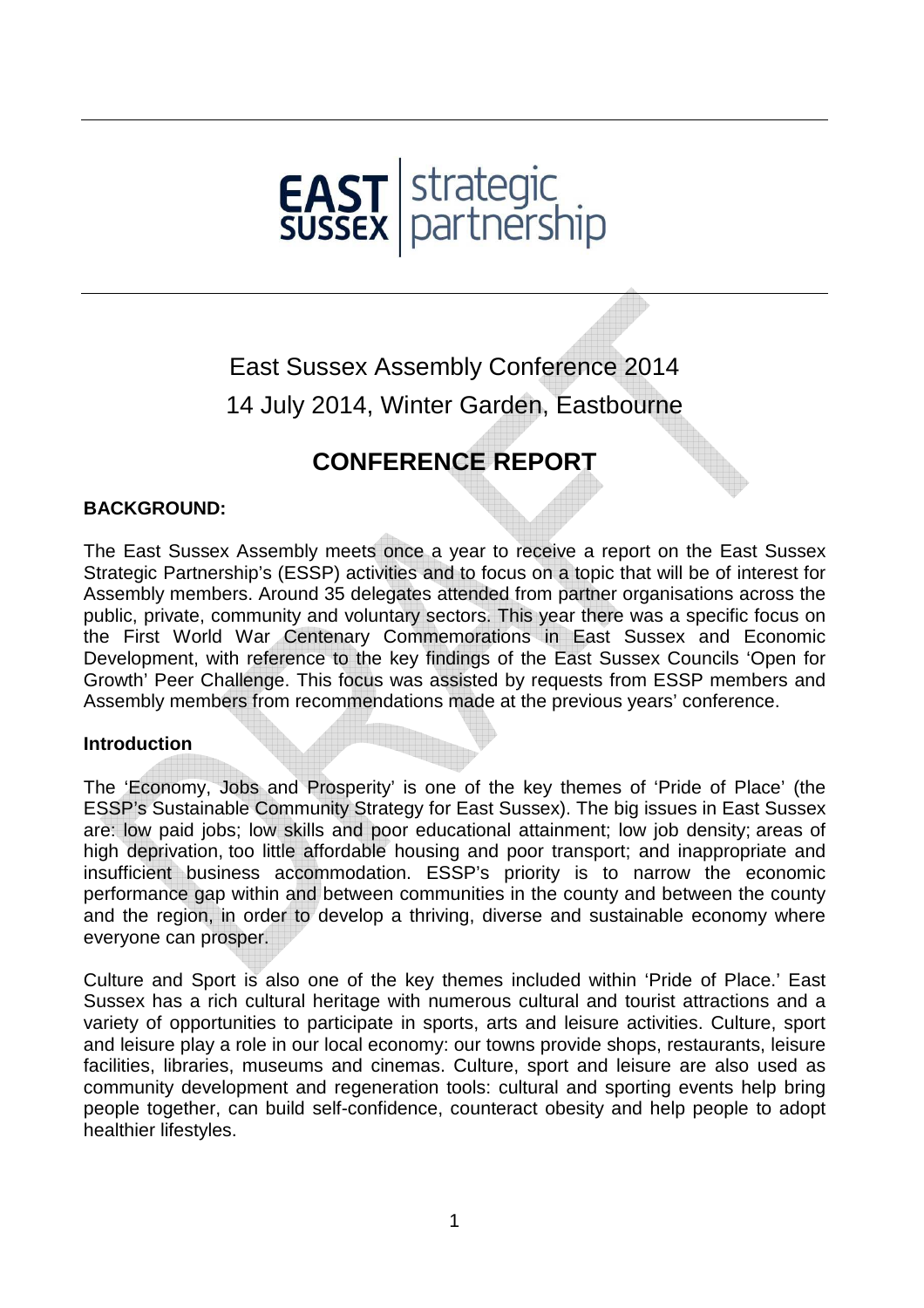This event focussed on the topics of 'First World War Centenary Commemorations in East Sussex' and 'Economic Development and Key Findings of the East Sussex Councils 'Open for Growth' Peer Challenge'.

### **ASSEMBLY ITEMS:**

### **1) First World War Centenary Commemorations – Dr. Chris Kempshall, Project Officer: First World War Commemorations, East Sussex County Council**

Dr. Chris Kempshall gave an interesting presentation on East Sussex in the First World War (WW1). He gave a brief history of the county's involvement and then also spoke about community engagement and the planned commemorations.

Assembly members were told of the three key aspects to the East Sussex WW1 Commemorations Project:

Firstly, a dedicated, interactive WW1 website is currently under development which will allow for the sharing of stories relating to, and resources to learn about, WW1. The public, schools and local interest groups and organisations will be encouraged to share their own local, family or group interest WW1 stories on the website. There will also be a calendar of events: the website will allow users to add or search for events or activities in East Sussex that relate to the WW1 centenary programme.

Partners working at The Keep (the East Sussex Record Office), in conjunction with Historic Environment Record, (working with West Sussex County Council) have developed an initiative whereby interested parties can help us map all of the war memorials across the county. Encouraging and enthusing volunteers to map the war memorials across the county will help us develop a complete picture, for the first time, of all the WW1 commemorative monuments, statues and plaques across the county and will enable colleagues to provide advice on the possible effects of new development, land use change and to plan effective conservation of the memorials.

East Sussex Councils are also working with the Department for Communities and Local Government to co-ordinate the installation of commemorative paving stones across the county to honour the East Sussex soldiers who were awarded the Victoria Cross during WW1.

Please note that the dedicated WW1 website can be accessed at: www.eastsussexww1.org.uk and followed on Twitter: @EastSussexWW1

#### **2) Economic Development and key findings of East Sussex Councils 'Open for Growth' Peer Challenge – Rob Cottrill, Chief Executive, Eastbourne Borough Council and Rupert Clubb, Director of Communities, Economy & Transport, East Sussex County Council**

The East Sussex Council' "Open for Growth" Peer Challenge took place in March 2014. A peer challenge team comprising 12 Members, officers and business partners met with over 250 key stakeholders, including Members, officers and partners about their experiences within the local economy.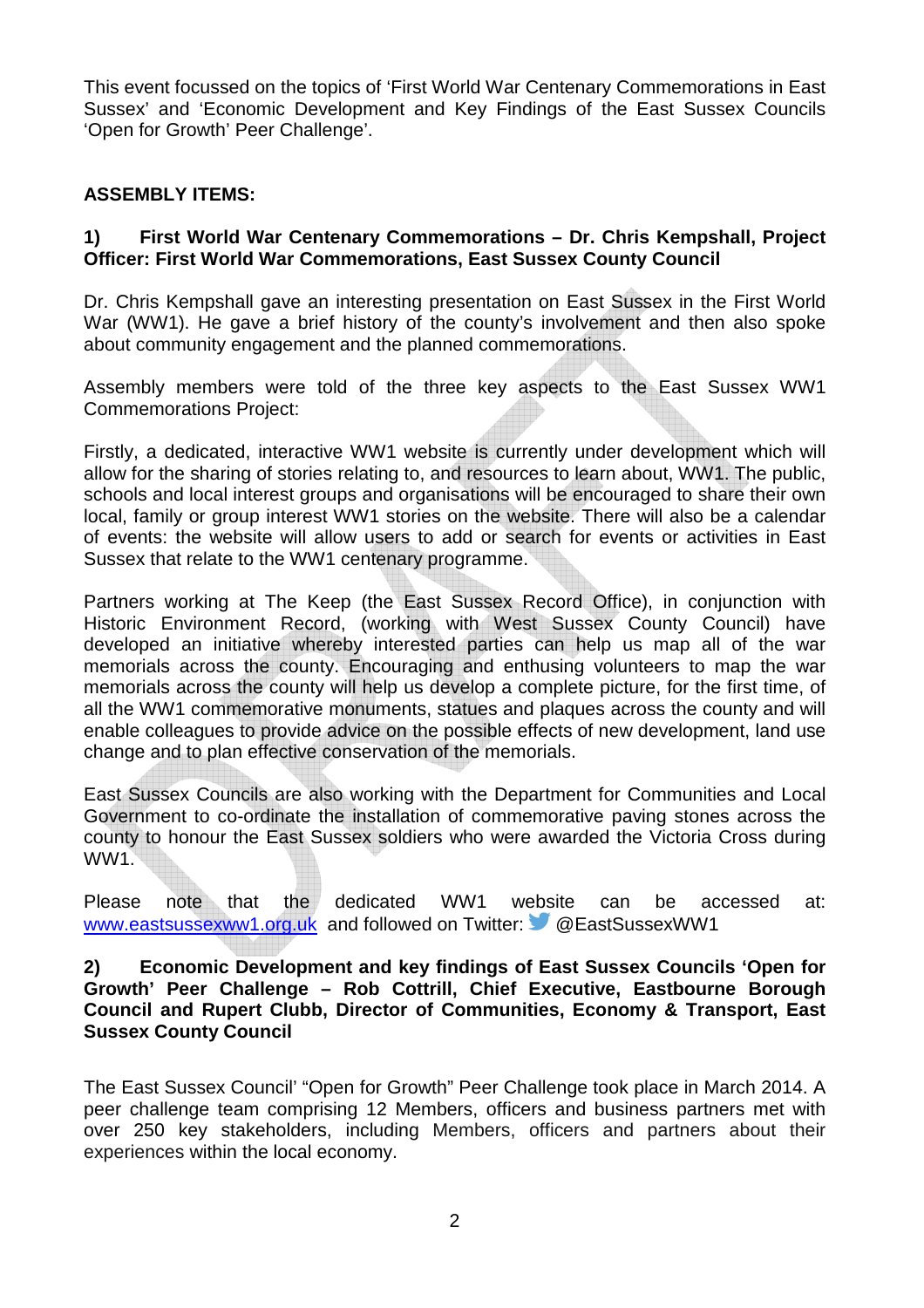The presentation comprised the key findings of the Peer Challenge, next steps and how members of the Assembly could participate.

Peer challenge is a tool that helps councils review their performance. An Open for Growth peer challenge looks at how councils are supporting their local economy and businesses. Councils are responsible for managing their own performance, and using the knowledge and expertise of external peers or colleagues is one way of doing this.

The East Sussex Councils (Eastbourne Borough Council, East Sussex County Council, Hastings Borough Council, Lewes District Council, Rother District Council and Wealden District Council) asked the Local Government Association (LGA) and the Planning Advisory Service (PAS) to bring together an expert team from within local government and other sectors to assess:

- What the councils do well to support local growth;
- How and where the councils could do better; and
- What businesses need from the councils to support the sector further.

Rob and Rupert spoke about the seven areas of focus and provided the Peer Challenge Team's findings on these:

The peer challenge team was asked to focus on the following five priority areas:

- Promotion of economic growth;
- Planning;
- Housing;
- Educating and training for skills; and
- Procurement.

A presentation of the initial findings was delivered by the peer challenge team at the end of the week and this was followed by a report which sets out all the findings of the peer challenge team along with their recommendations for next steps. Copies of the presentation and the full report are available on the ESSP website.

As a result of the Peer Challenge, a set of recommendations have been agreed; these will form the basis of an action plan in which Assembly members were invited to participate. Partners will work together, using the recommendations set out in the report, to develop an action plan which will implement the key findings of the peer challenge, in the context of the recently agreed SELEP Growth Deal.

There was time at the end of the presentation in which members of the audience were invited to ask questions. If there are any further questions, members of the Assembly are invited to contact Sarah Feather or Indea Cadman-Rivers.

Rob and Rupert thanked all of the members who took part in the challenge and confirmed that the Peer Challenge Report will feature on October's ESSP agenda.

All presentations from the Assembly speakers, as well as the Peer Challenge Report and presentation, can be found on the ESSP website: http://www.essp.org.uk/Meeting-papersand-reports/East-Sussex-Assembly

# **FEEDBACK:**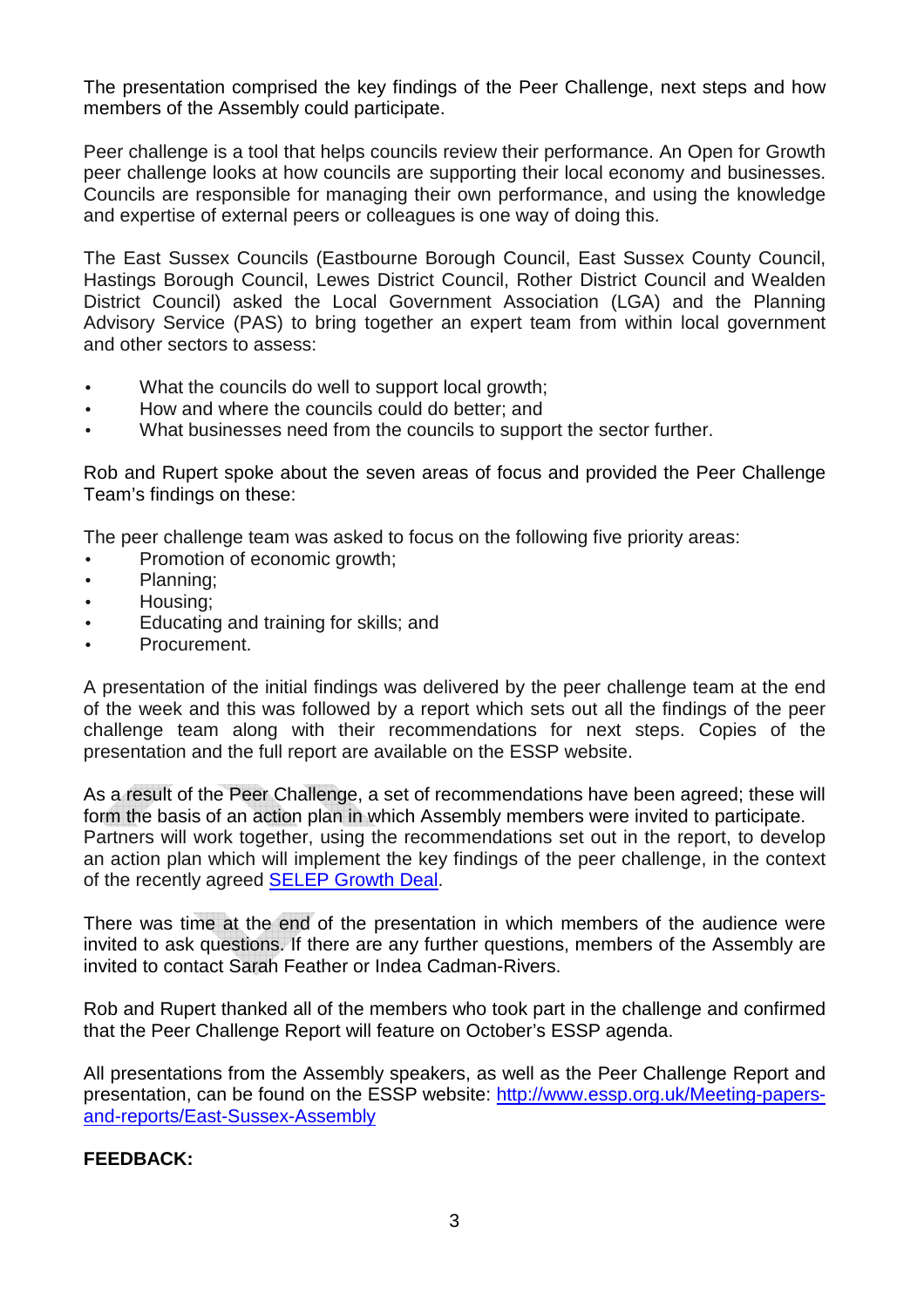All delegates were provided with an event feedback form. The following results are based on the completed forms returned by attendees at the Assembly. The results are set out and main points are summarised below.

|                                                             | Yes  | No  |
|-------------------------------------------------------------|------|-----|
| Did the event meet your<br>expectations?                    | 100% |     |
| <b>Was the content</b><br>appropriate?                      | 100% |     |
| Was the timing and<br>duration of the event<br>appropriate? | 100% |     |
| Was the pre-event<br>administration<br>sufficient?          | 100% |     |
| did you find most useful?<br>50%                            |      |     |
|                                                             |      |     |
| 38%                                                         |      |     |
|                                                             |      | 12% |

Responses to the questions asking which part of the conference was most/least useful praised the presenters and gave encouraging feedback.

All presentations received positive feedback. Whilst other positive comments included:

• "The First World War presentation provided an opportunity to bring communities together;

• Whilst the Peer Challenge presentation was most useful, the history of East Sussex in WW1 was very interesting."

All respondents felt that no part of the conference was 'least useful'.

Overall, the content of the event was seen as appropriate and useful. We will continue to ensure that content is relevant to organisations invited to future events. Attendees' suggestions for next year's focus will be considered when planning the Assembly 2015. The suggestions were:

- Young People
- NEETs